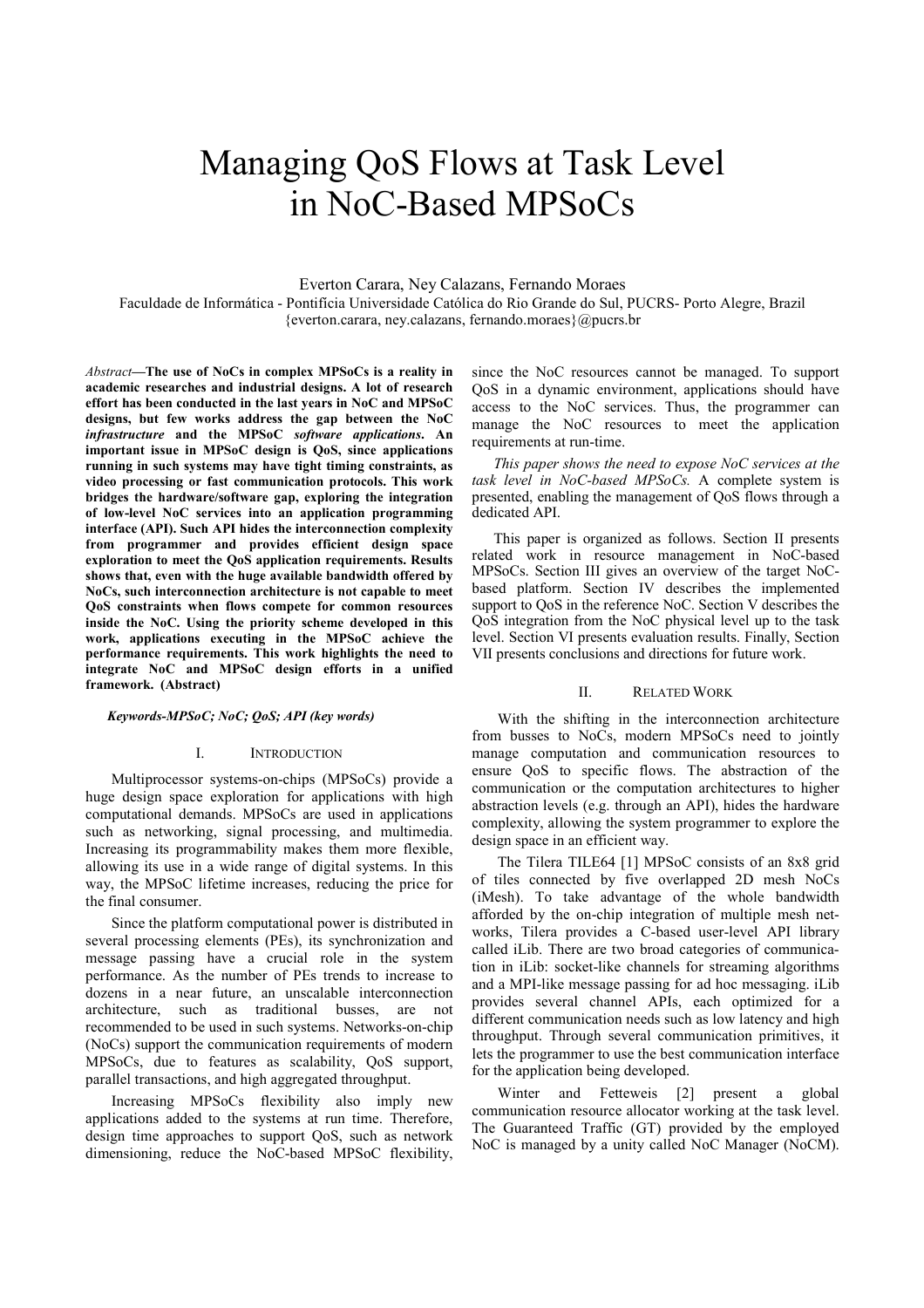This unit finds, allocates and releases channels between two PEs, providing deterministic latency and bandwidth. NoCM has knowledge about all links in the MPSoC, and where they are available or not. As soon as a PE needs a GT path to another PE, it requests a path reservation to the NoCM. This, in turn, performs the resources allocation and notifies the PEs about the connection establishment. To speed up resources allocation, the NoCM has direct connections with all NoC routers, which is an incompatible design decision considering the distributed NoC paradigm.

Moreira et al. [3] present a similar resource allocation approach based on a global unit. For each set of tasks belonging to an application, resource budgets are computed offline (compilation time) such that the application meets the timing constraints. For hard real-time applications, an exhaustive temporal analysis is performed to determine these budgets. For soft real-time applications, a combination of temporal analysis and simulation may be used. When an application is requested to start, resources that meet the required resource budgets have to be found by the resource allocator. To meet the application constraints the resource allocator ensures: (i) *admission control* – an application is only allowed to start if the system can allocate upon request the resource budget it requires to meet its timing requirements; and (ii) guaranteed resource provisions - the access of a running application to its allocated resources cannot be denied by any other application.

Pastrnak et al. [4] describe a hierarchical QoS model for managing multimedia applications running on a MPSoC. The target application is a MPEG-4 shape-texture decoder that is fully object based, using arbitrary object shapes. The work considers a class of QoS systems that relies on predicting the execution times of the application at run-time, while also taking into account the data dependencies. The architecture of the proposed QoS concept is based on two negotiating managers, instead of a conventional single resource manager. A Global QoS manager controls the total system performance involving all applications and a Local QoS manager controls an individual application within the assigned resources.

The trend in MPSoCs design is to have dozens of PEs in a near future. Therefore, centralized approaches to ensure QoS to flows is a non scalable method, inappropriate to be used in large systems. An exception to centralized implementation is the Tilera MPSoC, which uses a distributed approach. However, the article describing the Tilera architecture does not present the iMesh QoS features and the integration of the NoC services at the task level. Several mechanisms must be used jointly to ensure QoS, as task mapping, resource reservation, traffic monitoring and task migration.

The contribution of this work is to expose NoC features, as a priority scheme to transmit packets, up to the task level, to ensure QoS to specific application flows. This paper is a starting effort on bridging the gap between NoC services and MPSoC software tasks aiming to increase the overall system programmability.

## III. MPSOC ARCHITECTURE OVERVIEW

Our target architecture is a homogeneous NoC-based MPSoC platform called HeMPS [8]. Figure 1 presents a HeMPS instance using a 2x3 mesh NoC. The main hardware components are the HERMES NoC [6] and the mostly-MIPS processor Plasma [9]. A PE, called Plasma-IP, wraps each Plasma processor, attaching it to the NoC. This IP also contains a private memory, a network interface, and a DMA module.



Figure 1 - HeMPS instance using a 2x3 mesh NoC.

Typical applications running in MPSoCs, such as multimedia and networking, often present dynamic workload needs. This implies a varying number of tasks running simultaneously, and their number or load often exceeds the available resources. To tackle this issue, HeMPS assumes: (*i*) applications are modeled using task graphs; *(ii)* only the kernels *(the kernel is in effect a* minimal operating system, one per Plasma) are initially loaded into the system. All application tasks are stored in an external memory, named task repository. Each application has at least one *initial task*, being the remaining tasks requested by the initial task, or other task already loaded into the system. Figure 2 shows a synthetic application, modeled using a task graph, with one initial task (task 0).



Figure 2 – Task graph modeling a synthetic application, being '0' the initial task.

The system contains a *master processor* (Plasma-IP MP), responsible for managing system resources. This is the only processor having access to the task repository. When HeMPS starts execution, the master processor allocates initial tasks to the slave processors. The user defines the mapping of the initial tasks. The remaining tasks are mapped at run time according to some mapping heuristic, targeting e.g. congestion minimization.

Each slave processor (Plasma-IP SL) runs a kernel, supporting multitasking and task communication. The kernel segments memory in pages, which it allocates for itself (first pages) and tasks (subsequent pages). The memory pages are protected and all communication among tasks occurs through message passing. During execution, tasks are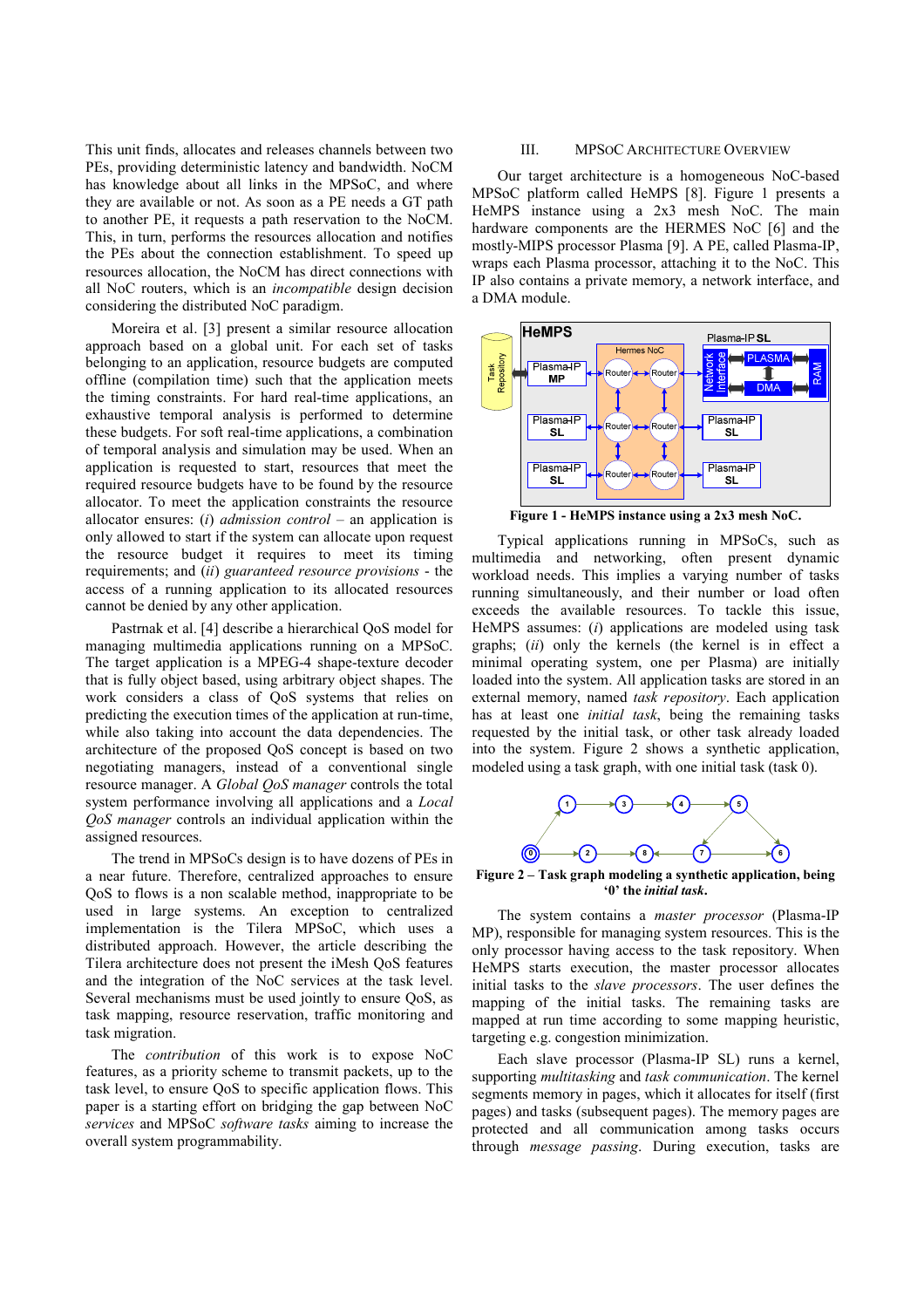dynamically loaded from the task repository to the slave processors on demand. In addition, resources may become available when a given task finishes execution. Such dynamic behavior enables smaller systems, since only those tasks effectively required are loaded into the system at any given moment.

To achieve high performance, the Plasma-IP architecture separates communication from computation. The network interface and DMA modules are responsible for sending and receiving packets, while the Plasma processor performs task computation and wrapper management. The local RAM is a true dual port memory allowing simultaneous processor and DMA accesses, avoiding extra hardware for elements as *mutex* or cycle stealing techniques.

### IV. QOS SUPPORT AT THE NOC LEVEL

Most NoC implementations only provide support to best effort (BE) services [10], even those proposed by NoC companies like Arteris [11]. BE services guarantee delivery of all packets from a source to a target, but provide no bounds for throughput, jitter, or latency. This kind of service usually assigns the same priority to all packets, leading to unpredictable transmission delays. The term Quality of Service (QoS) refers to the capacity of a network to control traffic constraints to meet design requirements of an application or some of its specific modules. Thus, BE services are inadequate to satisfy QoS requirements for applications/modules with tight performance requirements, as in the case of multimedia streams. To meet performance requirements and thus guarantee QoS, the network needs to include specific characteristics at some level in its protocol stack. Accessing the relative priority and requirements of each flow enables an efficient assignment of resources to flows [12]. Current NoC designs employ at least one of three methods to provide  $QoS$ : (*i*) dimensioning the network to provide enough bandwidth to satisfy all IP requirements;  $(ii)$  providing support to circuit switching for all or selected PEs; *(iii)* making available priority scheduling for packet transmission.

The Hermes NoC employs a 2D mesh topology. Routers have input buffers, a control logic shared by all router ports, an internal crossbar and up to five bidirectional ports. The main modification in the original router to give support to some QoS level is the duplication of the physical channels (bi-directional ports), which connect neighbor routers. The physical channels were duplicated in all four directions (North, South, East and West), resulting in a router supporting up to nine bidirectional ports. Thus, priority mechanisms can be used to differentiate flows. Channel replication was preferred to virtual channels due to its as smaller area overhead, increased router bandwidth and reliability, and simpler implementation [7]. Besides, priority mechanisms based on virtual channels lack on QoS support when more than one high priority packet requires the same output port, since the packets share the link bandwidth. Figure 3 illustrates the QoS router architecture.



Figure 3 – QoS router architecture with duplicated physical channels.

In the present work, the implemented QoS support relies on fixed priorities mechanism. Two prioritized best effort (BE) traffic classes are distinguished inside the NoC: (i) high priority packets and  $(ii)$  low priority packets. One physical channel (channel 0) is reserved to transmit exclusively high priority packets, whereas channel 1 may transmit both packet classes. Sharing one of the two physical channels provides higher support to high priority traffics, since two high priority flows can share common paths. The priorities mechanism provides a soft guaranteed service (latency and bandwidth) to high priority traffics through a virtual resource reservation.

The packets are injected into the NoC through the router Local port (not duplicated), which is shared by high and low priority packets. To differentiate incoming flows, besides the target address, the packet header flit has a priority bit. Each time a new packet enters the router, the control logic reads the priority bit and executes the routing algorithm and physical channel allocation. A high priority packet allocates the first free physical channel available in the direction selected by the routing algorithm, whereas a low priority one can allocates only the physical channel 0 in the selected direction.

In this architecture, when more than two flows compete for common paths inside the NoC, QoS guarantees are affected, reducing the application performance. In fact, NoCs employing priority mechanism to ensure some QoS level tend to perform like BE NoCs as the amount of higher priority traffic increases. Priority mechanisms are simple and low cost solutions to ensure QoS for traffics with no rigid time constraints.

A second modification in the original Hermes NoC, not related to QoS, is the routing algorithm. Packets are routed according to the Hamiltonian routing algorithm, which supports the *dual path multicast* [13] enabling the transmission of multicast and broadcast messages.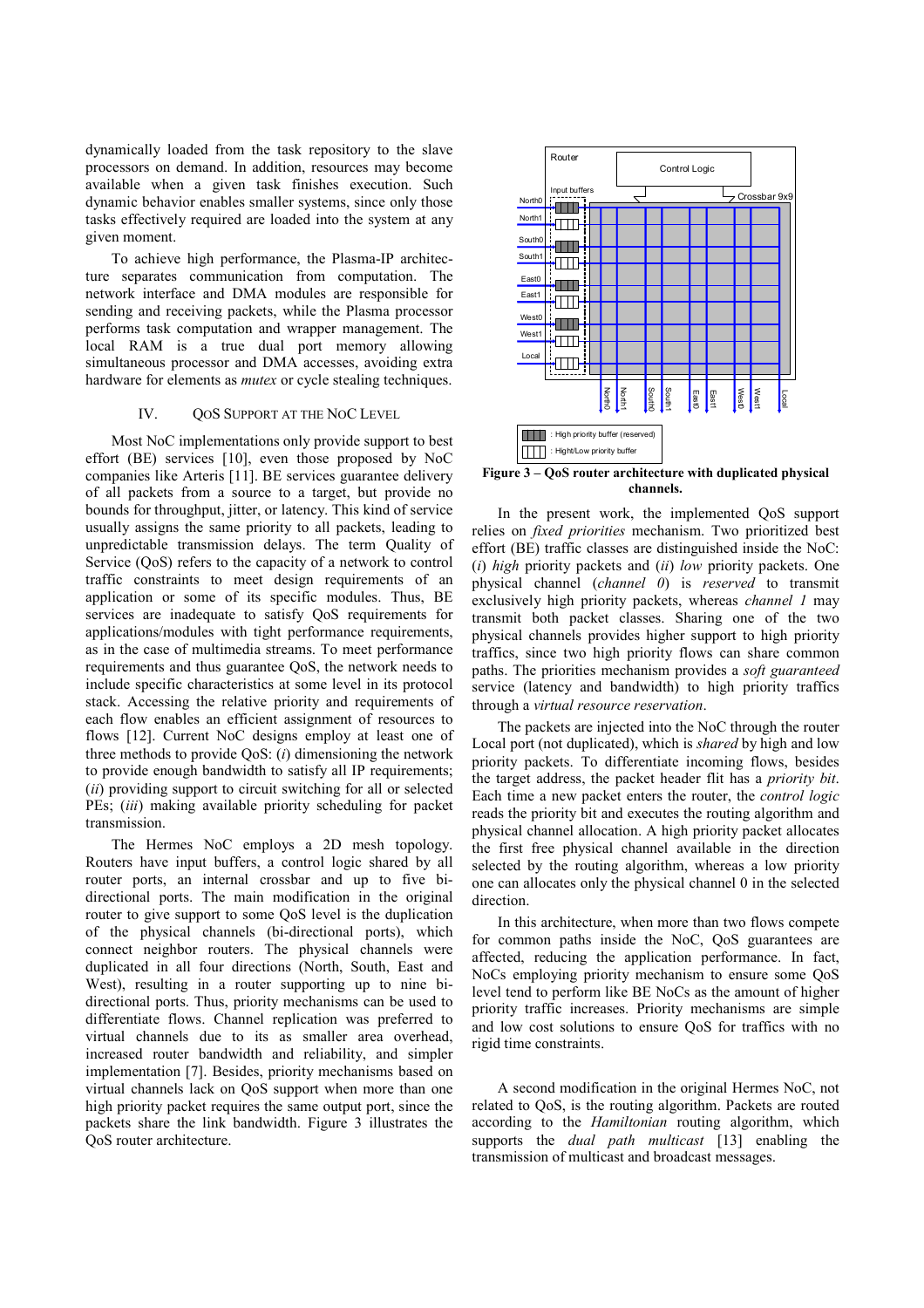# V. INTEGRATING QOS SUPPORT FROM NOC TO TASK LEVEL

Computational systems are layered in different abstraction levels in an effort to master its complexity. Each layer has a given functionality and communicates with adjacent levels (above/below it). Therefore, each layer uses the services of the lower layers and supplies them to the upper layer. Figure 4 shows the HeMPS system layers and the corresponding entities.



Figure 4 – HeMPS system layers.

Each layer is responsible for:

- Application layer: this level contains the description of each application to be mapped into the system. Each application is described as a task graph;
- Task layer: this level contains the description of each task, using the synchronization and communication primitives available in the HeMPS API, provided by the OS layer;
- OS layer: is a set of drivers responsible for task scheduling, task loading, memory management, DMA management, packet assembly/disassembly, and provides to the task layer the HeMPS API;
- Transport layer: execute packet injection/reception and flow control;
- Network layer: responsible for BE and QoS data transmission.

The C-based HeMPS API provides two MPI-like communication primitives to allow inter-tasks message passing: (i) Send and (ii) Receive. These two primitives implement the message passing between tasks, which can be located in the same processor or different ones. The local communication is performed through the kernel area memory while the remote communication uses the NoC. Each kernel has a task-table with the location of local and remote tasks. Tasks location is transparent to the programmer, and the kernel is responsible for setting the NoC packet address where the target task is located.

The Send primitive, available at the task level, has a dedicated parameter to set the message priority. The Send syntax is:

# Send(Message \*msg, int target\_task, int priority)

where:

• *message* \**msg*: points a message structure in the task

memory;

- *int target task:* the message target task identifier;
- *int priority:* the message priority (0-HIGH or 1-LOW).

Each time the Send primitive is called, the kernel is scheduled to execute. The raw message is copied to the kernel area and tagged with a NoC header. To set the header with the target address, the kernel access its task table and searches the target task location using its identifier (Send 2<sup>nd</sup> parameter). Then, the NoC packet priority is set filling the priority bit in the header with the  $3<sup>rd</sup>$  Send parameter. Therefore, a memory image of the NoC packet is created. This is the only function of the *Send* primitive: create a packet image in the kernel area. Once this image is created, the task resumes its execution. This approach allows the parallel task execution and message transmission.

A Receive primitive, executed by the consumer task, fires a packet transmission. The Receive primitive generates a message request packet to the producer task. An incoming message request interrupts the executing task and the kernel is scheduled. Then, the kernel configures the DMA module  $(DMA\;Send())$  to transmit the packet and the interrupted task is rescheduled. Since a true dual-port memory is used, packet transmission and task execution are carried out in parallel. All the implicit inter-kernel communication (control messages, e.g. message request) are transmitted in high priority packets. These messages are commonly short and do not disturb the high priority flows. Figure 5 illustrates the Send sequence diagram.



Figure 6 illustrates the Plasma-IP modules interaction during a *Send-Receive* processing. The illustrated steps are:

- 1. The Plasma processor copies the message (msg) from the task memory area to the kernel memory area. The packet image is created in the kernel area.
- 2. The DMA module is programmed to transmit the packet when the NI interrupts the Plasma-IP due to a message request.
- 3. DMA module reads the packet image from the kernel memory area and sends it through the NoC using the NI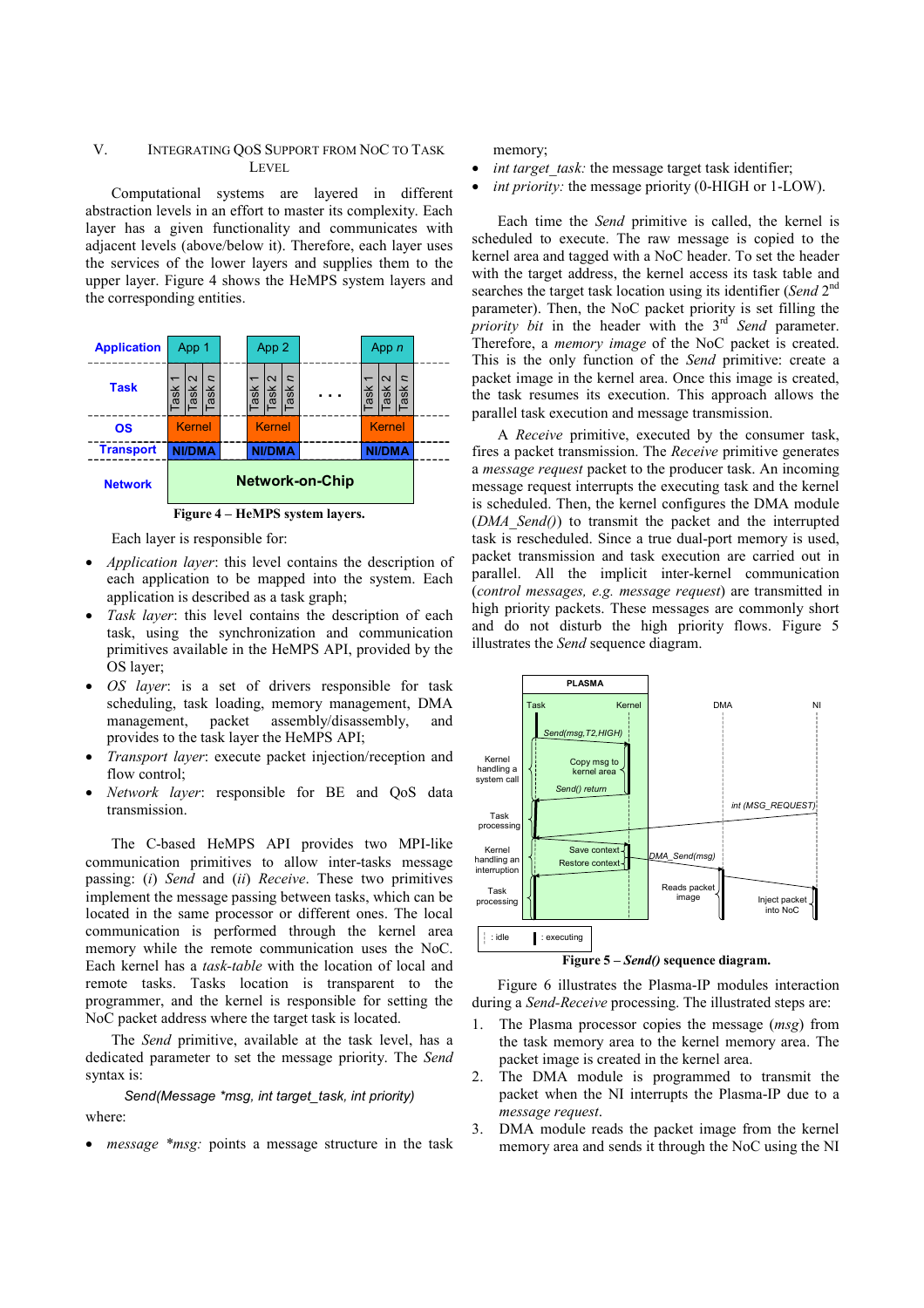module (the processor is not disturbed in this step). As the priority information is part of the packet header, there is no extra DMA pinout to inform the NI about the packet priority.



Figure 6 – Modules interaction.

This inter-task communication scheme, non-blocking writing (if there is available memory space in the kernel area), and blocking reading has the following advantages:

- A producer task may continues its execution, independently of the consumer status;
- Network traffic is reduced, since the consumer task enters in wait state after a Receive execution until the producer task has data to transmit (there is no polling);
- If a blocking Send and a non-blocking Receice was chosen, messages must be stored in the consumer side, or they may block the NoC if the consumer side has no available memory space. Also, if the consumer task is not yet allocated in the system, the producer task stalls for a large amount of time (until the consumer task be allocated).

### VI. RESULTS

Two simulation scenarios are evaluated in a 4x4 HeMPS instance. In the first one all involved flows are generated by Plasma-IPs, simulating a homogeneous MPSoC. The second one simulates a heterogeneous MPSoC with two traffic generators flows disturbing the Plasma-IP QoS flows. To speed up simulations, Plasma processor and RAM memories are modeled in SystemC (cycle accurate simulation), whereas the remainder system is described in synthesizable VHDL RTL.

# A. Homogeneous MPSoC QoS evaluation

The goal of the first simulation scenario is to show the NoC behavior as the number of QoS flows increases. Figure 7 presents the spatial distribution of the flows. Flows F1 and F2 (dotted lines) are QoS flows (higher priority) and the remainders (F3, F4, F5 and F6) are disturbing flows (lower priority). A flow is composed by burst packets (524 flits) interleaved by idle times. The injection rate of flows F1 and F2 is 30% of the link bandwidth, and the disturbing flows has an average injection rate of 18.5%. All flows are generated by the software executing in the Plasma processors.



Figure 7 – Spatial distribution of flows. F1 and F2 are QoS flows. F3, F4, F5 and F6 are disturbing flows.

Figure 8 presents the throughput of each flow, as the number of QoS flows increases. Since the disturbing flows pairs F3-F4 and F5-F6 have the same target, the calculated pair throughput is the target throughput divided by 2. Initially only F1 and F2 are QoS flows and its throughputs are close to the injection rate. As the disturbing flows become QoS flows, the throughput of flows F1 and F2 reduces. When all disturbing flows became QoS flows, all six flows have the same priority and the NoC acts as a BE NoC. In this condition, F1 and F2 throughput decays from 29.91% and 28.83% to 21.95% and 20.91%, respectively. BE NoCs underutilize its resources, since there is no effective QoS management.



Figure 8 – QoS flows deterioration.

This experiment demonstrates that:

- When the number of QoS flows competing for resources do not exceed the designed QoS support, the soft QoS is guaranteed (in this experiment the NoC supports up to 2 competing QoS flows);
- The huge bandwidth provided by NoCs is not sufficient to ensure QoS when the number of concurrent QoS flows increases, even in an homogeneous scenario, with all flows being generated by processors (remember that each processor has the kernel overhead and sequential